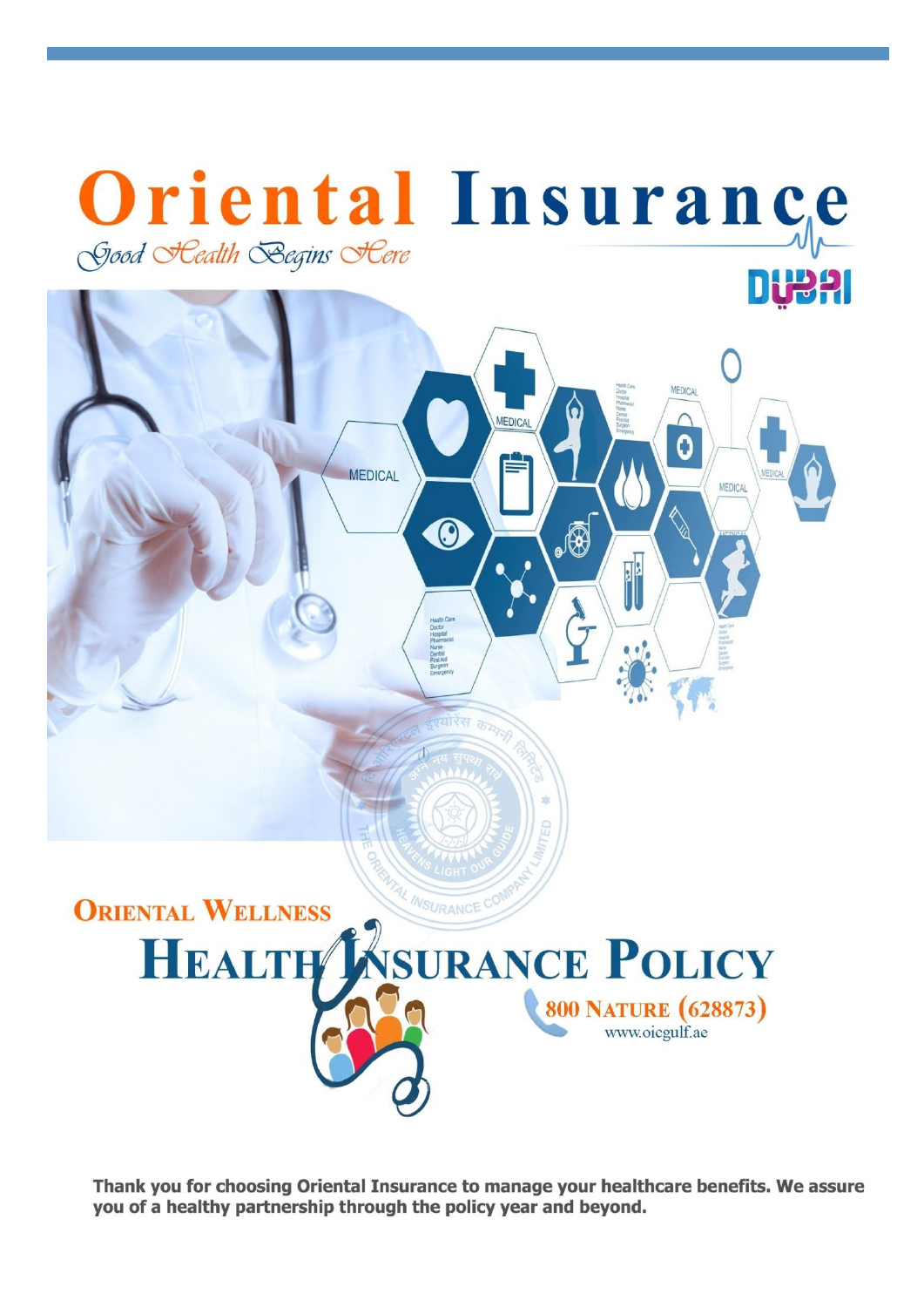

### **TABLE OF BENEFITS (TOB)**

#### ORIENTAL WELLNESS – SME 1

|                                                                                                                                                                                                                                                            | <b>Coverage Details</b>                                                                                                                                                                                                                                                                                                                                                      |
|------------------------------------------------------------------------------------------------------------------------------------------------------------------------------------------------------------------------------------------------------------|------------------------------------------------------------------------------------------------------------------------------------------------------------------------------------------------------------------------------------------------------------------------------------------------------------------------------------------------------------------------------|
| Area of Cover                                                                                                                                                                                                                                              | UAE, Indian Sub-Continent, South East Asia.<br>IP treatments covered in India, Pakistan, Nepal, Bangladesh and Sri Lanka on<br>Elective direct basis subject to prior approval.<br>IP cashless in India.                                                                                                                                                                     |
| Geographical Territory - Extended                                                                                                                                                                                                                          | Not Covered                                                                                                                                                                                                                                                                                                                                                                  |
| Limit per insured per annum                                                                                                                                                                                                                                | AED 150,000 (including any coinsurance and/or deductibles)                                                                                                                                                                                                                                                                                                                   |
| Third Party Administrator                                                                                                                                                                                                                                  | <b>VIDAL MEDICAL SERVICES LLC</b>                                                                                                                                                                                                                                                                                                                                            |
| <b>Eligibility of Cover</b>                                                                                                                                                                                                                                | Employees and Dependents holding valid Dubai and Northern Emirates Visas<br>(Excluding Abu Dhabi & Al Ain).                                                                                                                                                                                                                                                                  |
| <b>Network</b>                                                                                                                                                                                                                                             | VIDAL MEDICAL SERVICES LLC "Coral Basic Network". Direct billing<br>(Cashless) access in India for IP. Direct billing arrangement for IP on pre-<br>approval available in Pakistan, Nepal, Bangladesh, and Sri Lanka.<br>Out-patient treatments are covered in UAE eligible network clinics + Iranian<br>Hospital, Belhoul Specialty Hospital and Cedars Jebel Ali Hospital. |
| Coverage Outside Network within UAE                                                                                                                                                                                                                        | Not covered except Emergency life threatening Inpatient cases on<br>reimbursement basis subject 100% of UCR of UAE applicable network tariff<br>rates. Also, Emergency treatment at Government hospitals covered on 100%<br>of UCR of UAE applicable network tariff rates.                                                                                                   |
| Pre-existing & Chronic conditions (In-patient &<br>Out-patient combined)<br>Note: Where a pre-existing or chronic condition<br>develops into an emergency within the 6-month<br>exclusion period this must be covered up to the<br>annual aggregate limit) | Treatment for chronic & pre-existing conditions excluded for first 6 months<br>of first scheme membership. Included thereafter                                                                                                                                                                                                                                               |

|                                               | <b>In-Patient Benefit</b>                                                 |
|-----------------------------------------------|---------------------------------------------------------------------------|
| <b>In-patient and Day-patient</b>             | Referral Procedure: No treatment may be provided by specialists or        |
| (Prior approval required from the Insurance   | consultants without the insured first consulting a General Practitioner   |
| Company within 24 hours of admission to the   | licensed by DHA or another competent UAE Authority. The GP must make his  |
| authorized hospital)                          | referral together with reasons via the DHA e-claims system.               |
| Room and board costs for hospitalization      | Ward room                                                                 |
| Tests, diagnosis, treatments and surgeries in | 20% co insurance payable by the insured with a cap of AED 500 payable per |
| hospitals for non-urgent medical cases (prior | encounter and an annual aggregate cap of AED 1,000. Above the cap Insurer |
| approval required from Insurer).              | will cover 100% of treatment.                                             |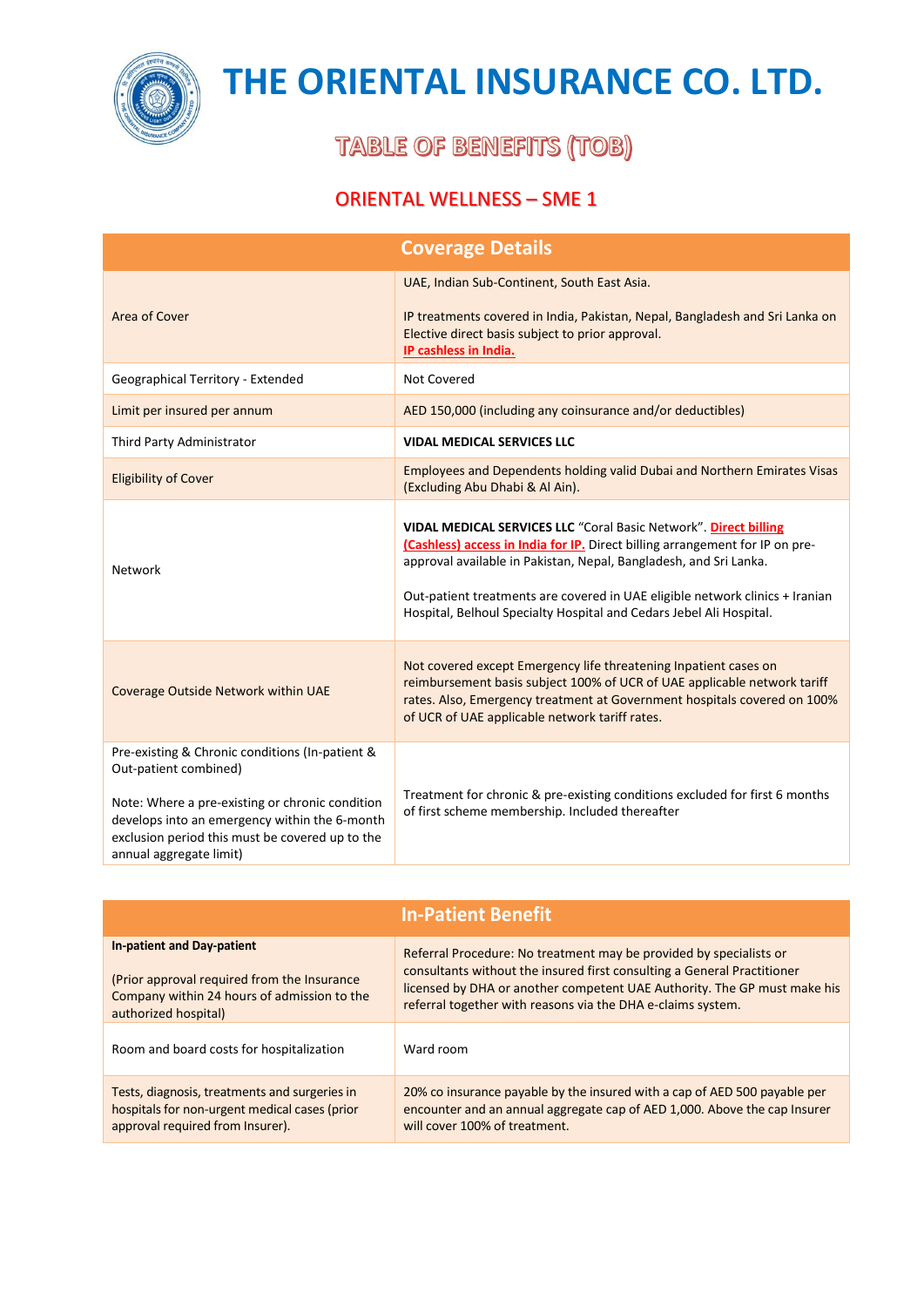

### **TABLE OF BENEFITS (TOB)**

#### ORIENTAL WELLNESS – SME 1

| Tests, diagnosis, treatments and surgeries in<br>hospitals for emergency treatment (approval<br>required from Insurer within 24 hours of<br>admission to the authorized hospital).                                | 20% co insurance payable by the insured with a cap of AED 500 payable per<br>encounter and an annual aggregate cap of AED 1,000. Above the cap Insurer<br>will cover 100% of treatment. |
|-------------------------------------------------------------------------------------------------------------------------------------------------------------------------------------------------------------------|-----------------------------------------------------------------------------------------------------------------------------------------------------------------------------------------|
| Healthcare services for emergency cases.                                                                                                                                                                          | 20% co insurance payable by the insured with a cap of AED 500 payable per<br>encounter and an annual aggregate cap of AED 1,000. Above the cap Insurer<br>will cover 100% of treatment. |
| Ground transportation service in the UAE<br>provided by an authorized party for medical<br>emergencies                                                                                                            | 20% co insurance payable by the insured with a cap of AED 500 payable per<br>encounter and an annual aggregate cap of AED 1,000. Above the cap Insurer<br>will cover 100% of treatment  |
| The cost of accommodating a person<br>accompanying an insured child up to 16 years<br>old.                                                                                                                        | Maximum AED 100 per night                                                                                                                                                               |
| The cost of accommodation of a person<br>accompanying an in-patient in the same room in<br>cases of medical necessity at the<br>recommendation of the treating doctor and<br>after the prior approval of insurer. | Maximum AED 100 per night                                                                                                                                                               |

| <b>Out-Patient Benefits</b>                                                                                                                  |                                                                                                                                                                                                                                                                                                                                                                                                                                                                |  |
|----------------------------------------------------------------------------------------------------------------------------------------------|----------------------------------------------------------------------------------------------------------------------------------------------------------------------------------------------------------------------------------------------------------------------------------------------------------------------------------------------------------------------------------------------------------------------------------------------------------------|--|
| Examination, diagnostic and treatment services<br>by authorized general practitioners, specialists<br>and consultants.                       | Referral Procedure: No treatment may be provided by specialists or<br>consultants without the insured first consulting a General Practitioner<br>licensed by DHA or another competent UAE Authority.<br>The GP must make his referral together with reasons via the DHA e-claims<br>system<br>AED 25 Deductible (or 20% co-insurance whichever is less) payable<br>$\bullet$<br>by the insured per visit.<br>(Free follow-up visit is made within seven days). |  |
| Laboratory test services carried out in the<br>authorized facility assigned to treat the insured<br>person.                                  | 20% co-insurance payable by the insured.                                                                                                                                                                                                                                                                                                                                                                                                                       |  |
| Radiology diagnostic services carried out in the<br>authorized facility assigned to treat the insured<br>person (prior approval is required) | 20% co-insurance payable by the insured.                                                                                                                                                                                                                                                                                                                                                                                                                       |  |
| Physiotherapy treatment services (prior approval<br>is required)                                                                             | Covered up to 6 sessions per person per year. 20% co-insurance payable per<br>person.                                                                                                                                                                                                                                                                                                                                                                          |  |
| Drugs and other medicines                                                                                                                    | Covered up to an annual limit of AED 5,000 subject to 30% co-<br>$\bullet$<br>insurance in respect of each and every prescription<br>No cover for drugs and medicines in excess of the annual limit.                                                                                                                                                                                                                                                           |  |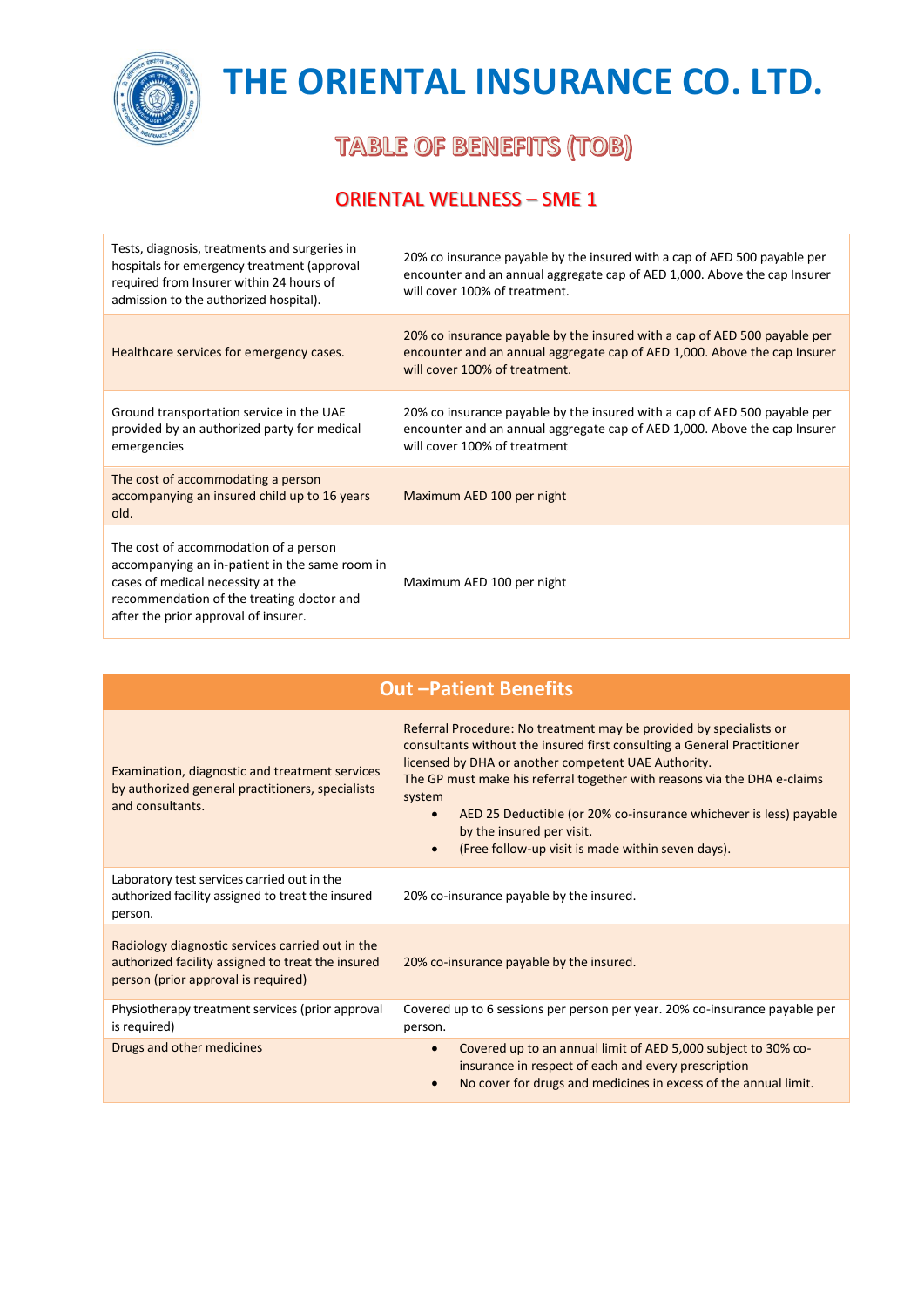

**TABLE OF BENEFITS (TOB)** 

#### ORIENTAL WELLNESS – SME 1

| <b>Maternity Benefits</b>                                                                                                                                                                                                                                                                                                                                                                                                                                                                                                                                                                                     |                                                                                                                                                                                                                                                                                                                                                                                                                                                                                                                                                                                                                                                                                                                                                                                                                                                                                 |
|---------------------------------------------------------------------------------------------------------------------------------------------------------------------------------------------------------------------------------------------------------------------------------------------------------------------------------------------------------------------------------------------------------------------------------------------------------------------------------------------------------------------------------------------------------------------------------------------------------------|---------------------------------------------------------------------------------------------------------------------------------------------------------------------------------------------------------------------------------------------------------------------------------------------------------------------------------------------------------------------------------------------------------------------------------------------------------------------------------------------------------------------------------------------------------------------------------------------------------------------------------------------------------------------------------------------------------------------------------------------------------------------------------------------------------------------------------------------------------------------------------|
| <b>Maternity Services (Outpatient ante- natal</b><br>services) (prior approval required)<br>Note: When any condition develops, which<br>becomes an emergency, the medically<br>necessary expenses will be covered up to the<br>aggregate limit.<br>New Born Cover:<br>Coverage of a pregnant female is extended by<br>the insurer to provide the same benefits for a<br>new born child of that female for a period up to<br>30 days from its date of birth. This cover is<br>provided regardless of whether or not the new<br>born is eventually enrolled as a dependent<br>member under the insurer's policy | 10% co-insurance payable by the insured<br>$\bullet$<br>8 visits to Public Health clinics.<br>$\bullet$<br>All care provided by Public Health Clinics obstetrician for low risk<br>$\bullet$<br>or specialist obstetrician for high risk referrals.<br>Initial investigations to include:<br>$\bullet$<br>$\checkmark$<br>FBC and platelets<br>$\checkmark$<br>Blood group, Rhesus status and antibodies<br>$\checkmark$<br><b>VDRL</b><br>MSU & urinalysis<br>$\checkmark$<br>Rubella serology<br>$\checkmark$<br>$\checkmark$<br><b>HIV</b><br>$\checkmark$<br>Hep C offered to high risk patient<br>GTT if high-risk<br>$\checkmark$<br>FBS, RBS or HB A1c for as per DHA diabetes screening<br>$\checkmark$<br>protocol.<br>Visits to include reviews, checks and tests in accordance with DHA<br>$\bullet$<br>ante-natal care protocols.<br>3 ante-natal ultrasound scans. |
| In patient maternity services (requires prior<br>approval or within 24 hours of emergency<br>treatment)                                                                                                                                                                                                                                                                                                                                                                                                                                                                                                       | 10% co-insurance payable by the insured. Maximum benefit AED 7,000 per<br>normal delivery, AED 10,000 for medically necessary C-section, complications<br>and for medically necessary termination (all limits included co-insurance).                                                                                                                                                                                                                                                                                                                                                                                                                                                                                                                                                                                                                                           |
| New born cover                                                                                                                                                                                                                                                                                                                                                                                                                                                                                                                                                                                                | Cover for 30 days from birth.<br>$\bullet$                                                                                                                                                                                                                                                                                                                                                                                                                                                                                                                                                                                                                                                                                                                                                                                                                                      |
|                                                                                                                                                                                                                                                                                                                                                                                                                                                                                                                                                                                                               | BCG, Hepatitis and neo-natal screening tests. (Phenylketonuria<br>$\bullet$<br>(PKU), Congenital Hypothyroidism, sickle cell screening, congenital<br>adrenal hyperplasia)                                                                                                                                                                                                                                                                                                                                                                                                                                                                                                                                                                                                                                                                                                      |

| <b>Other Benefits</b>                                                                                                                                      |                                                                                                                     |
|------------------------------------------------------------------------------------------------------------------------------------------------------------|---------------------------------------------------------------------------------------------------------------------|
| Essential vaccinations and inoculations for<br>newborns and children as stipulated in the<br>DHA's policies and its updates in the assigned<br>facilities. | Only available for services administered at DHA facilities.                                                         |
| Preventive services as stipulated by DHA to<br>initially include diabetes screening.                                                                       | Frequency restricted to:<br>Diabetes: - Every 3 years from age 30.<br>- High risk individuals annually from age 18. |
| Medical emergencies on diagnostic and<br>treatment services for dental and gum<br>treatments.                                                              | Covered subject to 10% coinsurance                                                                                  |
| Medical emergencies on hearing and vision aids,<br>and vision correction by surgeries and laser.                                                           | Covered subject to 10% coinsurance                                                                                  |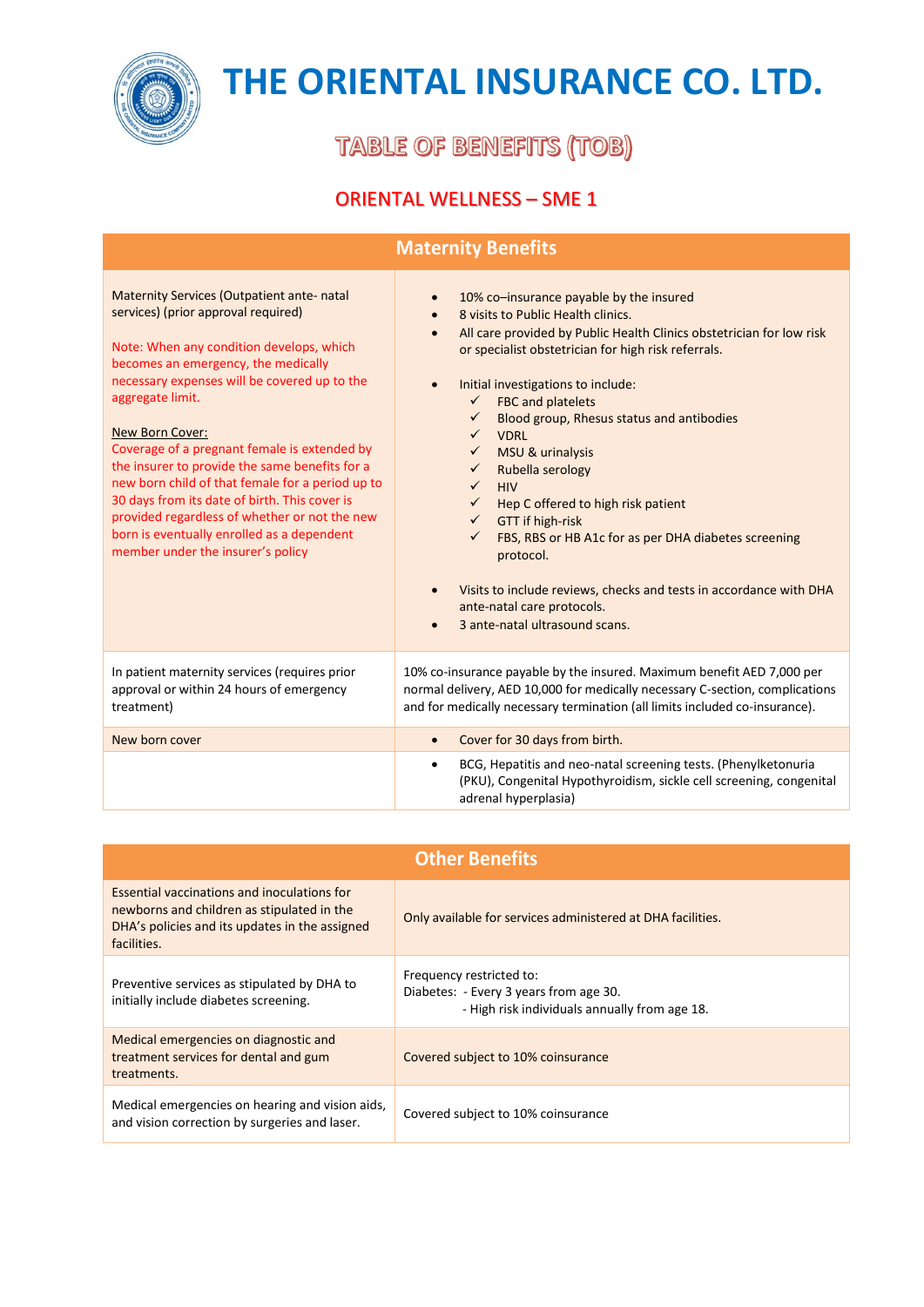

### **TABLE OF BENEFITS (TOB)**

#### ORIENTAL WELLNESS – SME 1

| <b>Premium Table</b> |                      |
|----------------------|----------------------|
| <b>AGE BAND</b>      | <b>PREMIUM (AED)</b> |
| $0 - 30$             | $895/-$              |
| $31 - 50$            | $895/-$              |
| $51 - 65$            | $895/-$              |

| <b>Basis of Claim Settlement</b>                                                                                      |                                                                                                                                                                                                                                                                                   |
|-----------------------------------------------------------------------------------------------------------------------|-----------------------------------------------------------------------------------------------------------------------------------------------------------------------------------------------------------------------------------------------------------------------------------|
| <b>In-patient and Out-patient Benefit</b>                                                                             |                                                                                                                                                                                                                                                                                   |
| Network - Within UAE                                                                                                  | 100% covered under free access plan                                                                                                                                                                                                                                               |
| Non-Network (within UAE)                                                                                              | Not covered except Emergency life threatening<br>٠<br>cases on reimbursement basis subject 100% of<br>UCR of UAE applicable network tariff rates. Also<br><b>Emergency treatment at Government hospitals</b><br>covered on 100% of UCR of UAE applicable<br>network tariff rates. |
| <b>Treatment of Government Hospitals (within</b><br>UAE) – Excluding Shaikh Khalifa Medical City &<br>Tawam Hospital) | Reimbursement of 100% of UAE CORAL NETWORK rates<br>for Emergency treatments only.                                                                                                                                                                                                |
| Outside UAE within Geographical scope of<br>territory                                                                 | 100% of the equivalent of the UCR of CORAL NETWORK<br>٠<br>rates subject to the applicable deductible/Co-charges as<br>per the terms and conditions in the policy not exceeding<br>100% of UCR of CORAL NETWORK rates.                                                            |

#### **The payment plan shall be as under:**

|                                                                                                                    | Sr. No. Premium Volume                | <b>Premium Payment Terms</b>                                                                                      |
|--------------------------------------------------------------------------------------------------------------------|---------------------------------------|-------------------------------------------------------------------------------------------------------------------|
| 1.                                                                                                                 | Upto Dhs. 100,000/-                   | 100% Up-front                                                                                                     |
| 2.                                                                                                                 | Over Dhs. 100,000/- to Dhs. 300,000/- | 50% up-front<br>50% Within 30 days                                                                                |
| 3.                                                                                                                 | Over 300,000/- to Dhs. 1.000,000/-    | 34% Up-front<br>33% within 30 days<br>33% within 60 days                                                          |
| 4.                                                                                                                 | Over Dhs. 1,000,000/-                 | <b>Quarterly Installments</b><br>25% Up-front<br>25% within 60 days<br>25% within 150 days<br>25% within 240 days |
| Premium to be paid before coverage inception date as stated above upon cover confirmation<br>$\blacktriangleright$ |                                       |                                                                                                                   |

- **for coverage to remain valid.**
- ➢ **Original Policy and Health Cards will be dispatched to broker / insured on receipt of premium payment**